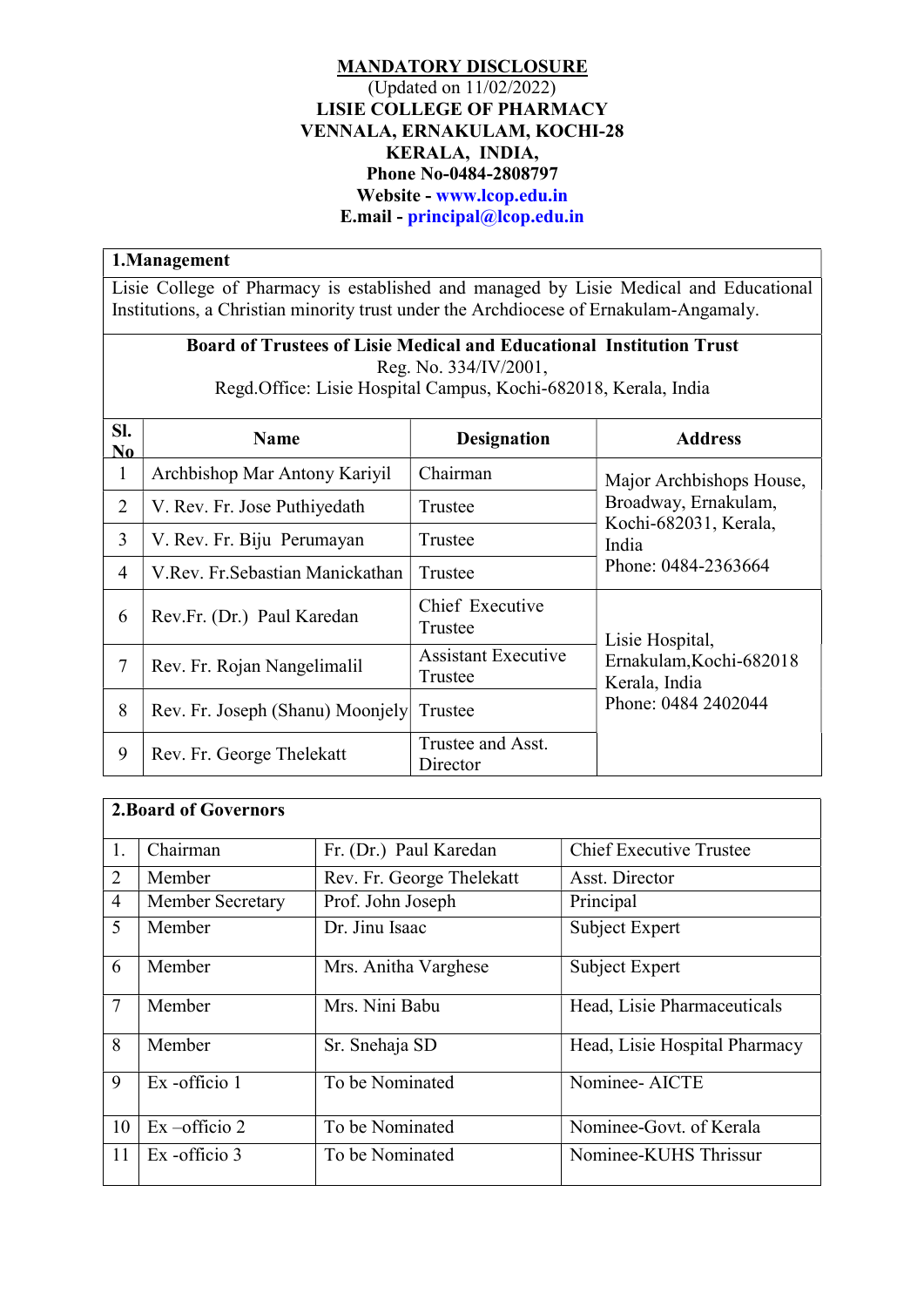## 3. Coursed offered<br>Courses Offered **Number of Seats** B.Pharm 60 D.Pharm 60

 $\lceil$ 

| 4. Affiliation/Approval of B.Pharm Course |                                                                                                    |  |  |  |
|-------------------------------------------|----------------------------------------------------------------------------------------------------|--|--|--|
| Name of                                   |                                                                                                    |  |  |  |
| <b>Approving/Affiliating</b>              | <b>Status of Approval/Affiliation order and details</b>                                            |  |  |  |
| <b>Body</b>                               |                                                                                                    |  |  |  |
| All India Council for                     | <b>Approved</b>                                                                                    |  |  |  |
| <b>Technical Education</b>                | Approval Letter/Order Numbers.                                                                     |  |  |  |
| (AICTE), New Delhi.                       | 1. F.No. South-West/2018/1-3514592816 Dated 30th April 2018                                        |  |  |  |
|                                           | $(For 2018-19)$                                                                                    |  |  |  |
|                                           | 2. EOA: F.No. South-West/1-4261622640/2019/EOA dated 25 <sup>th</sup><br>April 2019 (For 2019-20)  |  |  |  |
|                                           | 3. EOA: F.No. South-West/ 17004931985/2020/EOA dated 30 <sup>th</sup><br>April 2020) (For 2020-21) |  |  |  |
|                                           | 4. EOA: F. No. South-West/1-9319539723/2021/EOA dated 25 June                                      |  |  |  |
|                                           | 2021 (For 2021-22)                                                                                 |  |  |  |
|                                           | https://facilities.aicte-                                                                          |  |  |  |
|                                           | india.org/dashboard/pages/angulardashboard.php#!/approved                                          |  |  |  |
| Pharmacy Council of                       | Approved                                                                                           |  |  |  |
| India (PCI), New                          | <b>Approval Letter/Order Numbers</b>                                                               |  |  |  |
| Delhi                                     | 1. 32-1454/2017-PCI, PCI-1207/2019, 22 <sup>nd</sup> October 2019.(For<br>$2018-19$                |  |  |  |
|                                           | 2. 109CC: Item No.KL-55, 2020-2021, B.Pharm dated $8^{th}$ & $9^{th}$                              |  |  |  |
|                                           | April 2020 and S.No. 10, Inst ID.PCI-1207 329 EC Decision dated                                    |  |  |  |
|                                           | 22 <sup>nd</sup> June 2020 (For 2019-20 and 2020-21)                                               |  |  |  |
|                                           | 3. 111 CC Item No.52 (6 & 7 April, 2021): 280 -KL-12 / 2021-2022                                   |  |  |  |
|                                           | $(For 2021-22)$                                                                                    |  |  |  |
|                                           | https://www.pci.nic.in/Decisions EC CC.html                                                        |  |  |  |
| Kerala University of                      | <b>Provisionally Affiliated</b>                                                                    |  |  |  |
| <b>Health Sciences</b>                    | <b>Affiliation Order Numbers</b>                                                                   |  |  |  |
| (KUHS), Thrissur.                         | 1. Order No. 1399/AcII/Pharm/A1/KUHS/2018 dated 04 th October                                      |  |  |  |
|                                           | 2018. (For 2018-19)                                                                                |  |  |  |
|                                           | 2. Continuation of affiliation Order                                                               |  |  |  |
|                                           | No.UONo18315/2019/AcII/Pharm/A3 KUHS dated 13 <sup>th</sup> August                                 |  |  |  |
|                                           | 2020 (For 2020-2021)                                                                               |  |  |  |
|                                           | 3. Continuation of affiliation Order No.U.O.No:                                                    |  |  |  |
|                                           | 834/2021/academic/KUHS dated 12 <sup>th</sup> October 2021 ((For 2021-                             |  |  |  |
|                                           | 2022)                                                                                              |  |  |  |
|                                           | http://14.139.185.150/university/api/college course details.php                                    |  |  |  |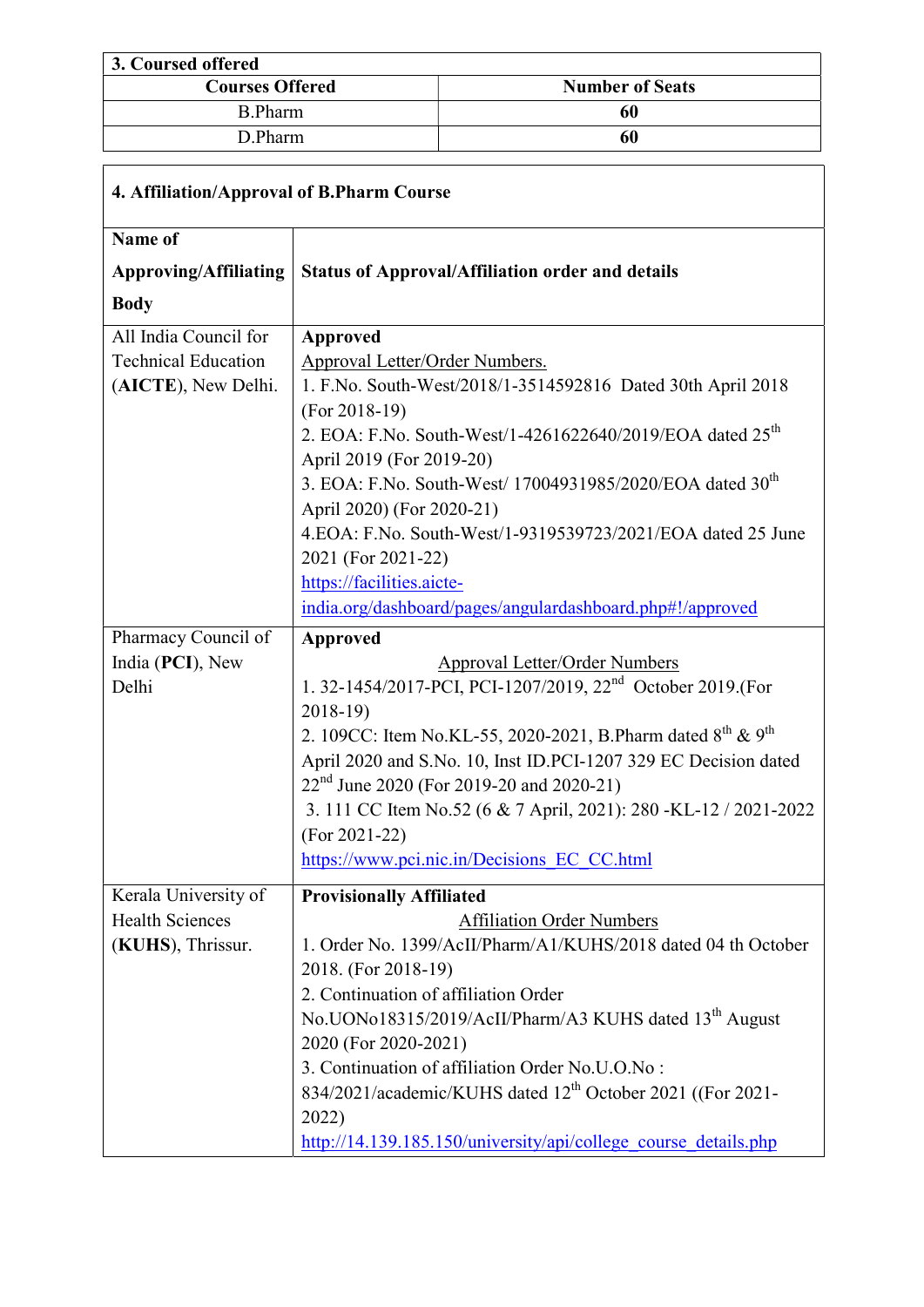| 5. Affiliation/Approval of D.Pharm Course               |                                                                                    |  |  |  |  |
|---------------------------------------------------------|------------------------------------------------------------------------------------|--|--|--|--|
| Name of<br><b>Approving/Af</b><br><b>filiating Body</b> | <b>Status of Approval/Affiliation order and details</b>                            |  |  |  |  |
| All India                                               | <b>Approved</b>                                                                    |  |  |  |  |
| Council for                                             | <b>Approval Letter/Order Numbers</b>                                               |  |  |  |  |
| Technical                                               | 1.EOA; No. South-West/1-4261622640/2019/EOA dated 25 <sup>th</sup> April 2019 (For |  |  |  |  |
| Education                                               | $2019 - 20$                                                                        |  |  |  |  |
| (AICTE),                                                | 2. EOA :F.No.South-West/ 17004931985/2020/EOA dated 30 <sup>th</sup> April 2020)   |  |  |  |  |
| New Delhi.                                              | $(For 2020-21)$                                                                    |  |  |  |  |
|                                                         | 3.EOA: F.No. South-West/1-9319539723/2021/EOA dated 25 June 2021 (For              |  |  |  |  |
|                                                         | $2021 - 22)$                                                                       |  |  |  |  |
|                                                         | https://facilities.aicte-                                                          |  |  |  |  |
|                                                         | india.org/dashboard/pages/angulardashboard.php#!/approved                          |  |  |  |  |
| Pharmacy                                                | <b>Approved</b>                                                                    |  |  |  |  |
| council of                                              | <b>Approval Letter/Order Numbers</b>                                               |  |  |  |  |
| India (PCI),                                            | 1. Ref No.17-77/2011-PCI (308EC Item No.60 March 2019) (For 2019-20)               |  |  |  |  |
| New Delhi.                                              | 2. File No. PCI - 1207, 109 CC                                                     |  |  |  |  |
|                                                         | ,Item No.KL- 55, 2020-2021 Dated 08-04-2020 (For 2020-21)                          |  |  |  |  |
|                                                         | 3. 111 CC Item No.52 (6 & 7 April, 2021): 280 -KL-12 / 2021-2022 (For              |  |  |  |  |
|                                                         |                                                                                    |  |  |  |  |
|                                                         | $2021 - 22)$                                                                       |  |  |  |  |
|                                                         | https://www.pci.nic.in/Decisions EC CC.html                                        |  |  |  |  |
| Board of                                                |                                                                                    |  |  |  |  |
| D.Pharm                                                 | <b>Affiliated</b>                                                                  |  |  |  |  |
| Examinations.                                           | <b>Affiliation order Numbers</b>                                                   |  |  |  |  |
| Directorate of                                          | 1. Order No.G.O.Rt/573/77/HD dated 16/02/77, 39739/K2/94/H&FWD dated               |  |  |  |  |
| Medical                                                 | 07/10/1994., and B3/1001/2019/DME dated 20/03/19.                                  |  |  |  |  |
| Education                                               | http://www.dme.kerala.gov.in/index.php/dummy2/2-uncategorised/42-d-                |  |  |  |  |
| (DME), Govt.                                            | pharm-course                                                                       |  |  |  |  |

| <b>6. NBA/NAAC Accreditation Status of Courses</b> |                  |  |  |  |  |
|----------------------------------------------------|------------------|--|--|--|--|
| <b>NBA Accreditation Status</b>                    |                  |  |  |  |  |
| List of programmes/courses Not Applied:            | B.Pharm, D.Pharm |  |  |  |  |
| <b>NAAC Accreditation Status</b>                   |                  |  |  |  |  |
| List of programmes/courses Not Applied:            | B.Pharm, D.Pharm |  |  |  |  |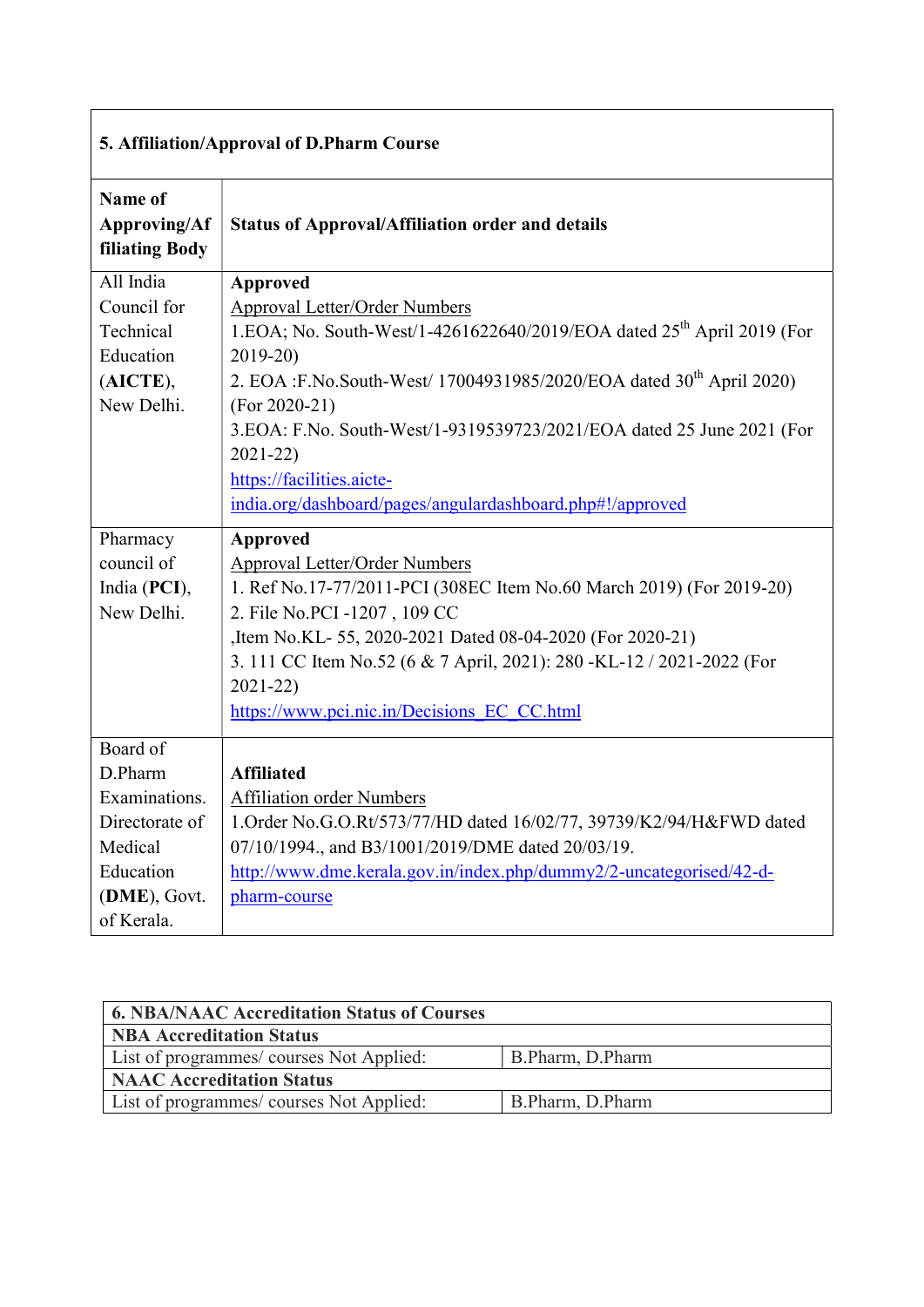| <b>6. Anti-Ragging Committee</b> |                                                      |                                                                        |                          |                                                  |  |  |
|----------------------------------|------------------------------------------------------|------------------------------------------------------------------------|--------------------------|--------------------------------------------------|--|--|
| SI.<br>N <sub>0</sub>            | <b>Name</b>                                          | <b>Designation</b>                                                     | Contact<br><b>Number</b> | <b>E. Mail Address</b>                           |  |  |
| $\mathbf{1}$                     | Prof.John Joseph                                     | Principal, Lisie<br>College of<br>Pharmacy                             | 9846168636               | johnjosn $\omega$ yahoo.co.in                    |  |  |
| $\overline{2}$                   | Prof. Jinu Isaac                                     | Professor, Lisie<br>College of<br>Pharmacy                             | 9446819908               | jinuisaac $81$ @yahoo.co.in                      |  |  |
| $\overline{3}$                   | Sub Inspector of<br>Police                           | Palarivattom,<br>Police Station,<br>Ernakulam.                         | 0484<br>2394250          | siplrvtmekm@kerala.gov.in                        |  |  |
| $\overline{4}$                   | Smt. C.D<br>Valsalakumari                            | Ward Councillor:<br>Division 42,<br>Vennala                            | 9446470070               | valsasreevalsam $@g$ mail.com                    |  |  |
| 5                                | Mr.Shiju<br>Achandy                                  | Senior Sub Editor,<br>Satyadeepam,<br>Kochi-18                         | 8606771029<br>9349133325 | shijuachandy@gmail.com                           |  |  |
| 6                                | Mr.Hamsa.M.M                                         | P T A Member                                                           | 8136957771               | mmhamza191@gmail.com                             |  |  |
| $\tau$                           | Mr.Baiju.A.F                                         | P T A Member                                                           | 9446018734               | snehatheresa2001@gmail.com                       |  |  |
| 8                                | Mrs.Anitha<br>Abraham                                | Sr.Lecturer                                                            | 9846681661               | anthasanthome@gmail.com                          |  |  |
| 9                                | Mrs.Mercy<br>Mathew M                                | Lab Technician                                                         | 9446970572               | mercymathew67@gmail.com                          |  |  |
| 10                               | Josmy Johny<br>(B.Pharm VI th<br>Semester)           | Batch<br>Representative for<br>Anti-Ragging<br>Committee               | 9744346368               | josmyjohny $102@$ gmail.com                      |  |  |
| 11                               | Arun Antony<br>George<br>(B.Pharm II nd<br>Semester) | Batch<br>Representative for<br>Anti-Ragging<br>Committee               | 9288025794               | arunantony0608@gmail.com                         |  |  |
| 12                               | Jinil Elza<br>Mathew<br>(B.Pharm Ist<br>Semester)    | Batch<br>Representative for<br>Anti-Ragging<br>Committee               | 8968650880               | Jinilelza1502@gmail.com                          |  |  |
| 13                               | Asnath K. A<br>(D.Pharm IInd<br>Year)                | Batch<br>Representative for<br>Anti-Ragging<br>Committee               | 9188148265               | asnathka411@gmail.com                            |  |  |
| 14                               | Jithin T<br>Rafeeque<br>(D.Pharm Ist<br>Year)        | Batch<br>Representative for<br>9895306000<br>Anti-Ragging<br>Committee |                          | jithinrafeek@gmail.com                           |  |  |
|                                  | <b>TOLL FREE</b><br><b>NUMBER TO</b>                 | 1800 180 55 22                                                         |                          | helpline @antigagging.in<br>lisiephcol@gmail.com |  |  |
| <b>REPORT RAGGING</b>            |                                                      |                                                                        |                          |                                                  |  |  |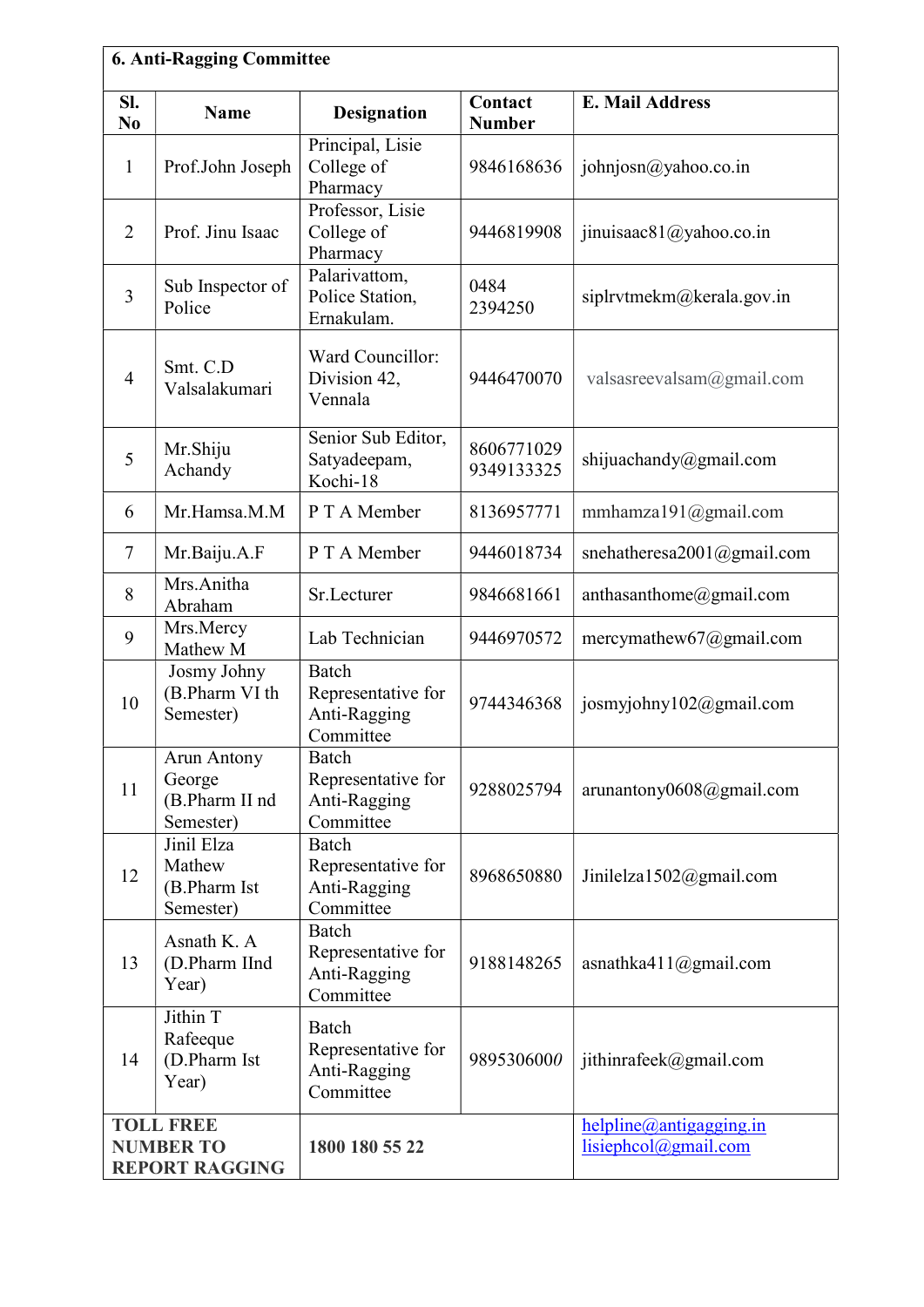| <b>7. Internal Complaints Committee</b> |             |                           |                                                                                                         |                          |                             |  |
|-----------------------------------------|-------------|---------------------------|---------------------------------------------------------------------------------------------------------|--------------------------|-----------------------------|--|
| (Under Sexual Harassment act, 2013)     |             |                           |                                                                                                         |                          |                             |  |
| SI.<br>N <sub>0</sub>                   |             | <b>Name</b>               | <b>Designation</b>                                                                                      | Contact<br><b>Number</b> | <b>E. Mail Address</b>      |  |
| $\mathbf{1}$                            | Chairperson | Mrs.<br>Anitha<br>Abraham | Senior Lecturer,<br>Lisie College of<br>Pharmacy                                                        | 9846681661               | anithasanthome@gmail.com    |  |
| $\overline{2}$                          | Member      | Mrs.<br>Jooly<br>Kurien   | Assistant<br>Professor, Lisie<br>College of<br>Pharmacy                                                 | 8547522587               | joolykurien@gmail.com       |  |
| $\overline{3}$                          | Member      | Dr. Sony<br>Jacob K       | Assistant<br>Professor, Lisie<br>College of<br>Pharmacy                                                 | 9446087676               | sonyivin $@g$ mail.com      |  |
| $\overline{4}$                          | Member      | Mr. Jose<br>Cheriyan      | Administrator,<br>Human<br>Resources<br>Department,<br>Lisie Medical<br>and Educational<br>Institutions | 9497715990               | josecherianj $9@g$ mail.com |  |

|              | <b>8.Grievance Redressal Committee</b> |             |                    |                          |                               |  |  |
|--------------|----------------------------------------|-------------|--------------------|--------------------------|-------------------------------|--|--|
| Sl.<br>No    |                                        | <b>Name</b> | <b>Designation</b> | Contact<br><b>Number</b> | E. Mail Address               |  |  |
| $\mathbf{I}$ | Convener                               | Prof.       | Principal, Lisie   |                          |                               |  |  |
|              |                                        | John        | College of         | 9846168636               | johnjosn $\omega$ yahoo.co.in |  |  |
|              |                                        | Joseph      | Pharmacy           |                          |                               |  |  |
|              | Chairperson                            | Mrs.        | Senior Lecturer,   |                          |                               |  |  |
|              |                                        | Anitha      | Lisie College of   | 9846681661               | anithasanthome@gmail.com      |  |  |
|              |                                        | Abraham     | Pharmacy           |                          |                               |  |  |
| 3            | Member                                 | Mr. Aby     | Assistant          |                          |                               |  |  |
|              |                                        | Α.          | Professor, Lisie   |                          | ebymathew18@gmail.com         |  |  |
|              |                                        | Mathew      | College of         | 8129742350               |                               |  |  |
|              |                                        |             | Pharmacy           |                          |                               |  |  |